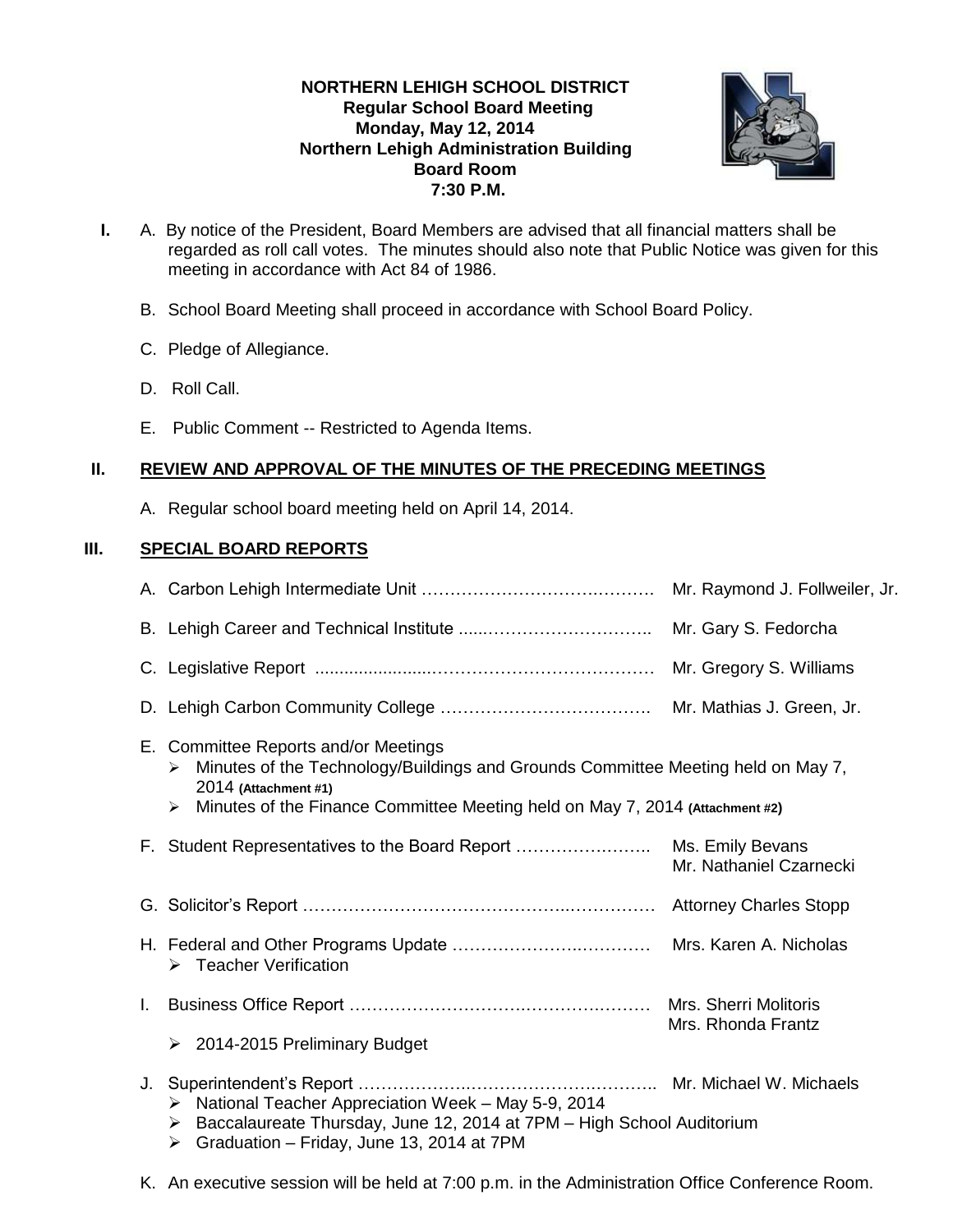#### **IV. PERSONNEL**

#### A. Administrative Transfer

Non-Instructional

| High School Second Shift Custodian          |
|---------------------------------------------|
| Slatington Elementary First Shift Custodian |
| No change in salary                         |
| May 5, 2014                                 |
|                                             |

#### B. Appointment – Non-Instructional

| <b>Elizabeth Doll</b> |                                                                                                                                                                                  |  |  |  |
|-----------------------|----------------------------------------------------------------------------------------------------------------------------------------------------------------------------------|--|--|--|
| Assignment:           | Middle School Cook's Helper replacing Dawn Martinez<br>who resigned                                                                                                              |  |  |  |
| Salary:               | \$9.00 Per Hour/2.5 Hours Per Day/5 Days Per Week<br>up to 180 Student Days per year plus additional cleaning<br>days as needed (2013-2017 Educational Support Personnel<br>CBA) |  |  |  |
| Effective:            | May 13, 2014                                                                                                                                                                     |  |  |  |
|                       | *60 Day probationary period ending October15, 2014                                                                                                                               |  |  |  |

#### C. Family Medical Leave

- 1. Approve the request of employee #6661 to take a Family Medical Leave beginning on August 18, 2014, for the birth of her first child. Employee will be using twenty-seven (27) accumulated sick days and upon exhaustion of sick days, she is requesting a twelve week family medical leave. Employee plans to return to her current teaching position on January 5, 2015.
- 2. Approve the request of employee #3845 to take a Family Medical Leave beginning on May 5, 2014, for medical reasons. Employee will be using accumulated sick days and personal days. Upon exhaustion of sick days and personal days, she is requesting a twelve week family medical leave. Employee plans to return to her current teaching position upon release from her physician.

#### D. Game Workers 2013-2014

Approve the following people as Game Workers for the 2013-2014 school year. Game Workers consist of ticket sellers and takers, game announcers, scoreboard operators, timers, field judges, scorekeepers. Rate of pay is consistent with the rates approved on the 2013- 2014 Supplementary Personnel Salary Schedule.

Elizabeth Chunko Jamie Farber

#### E. Co-Curricular Volunteers 2014-2015

Aaron Harding **Assistant Boy's Soccer Coach**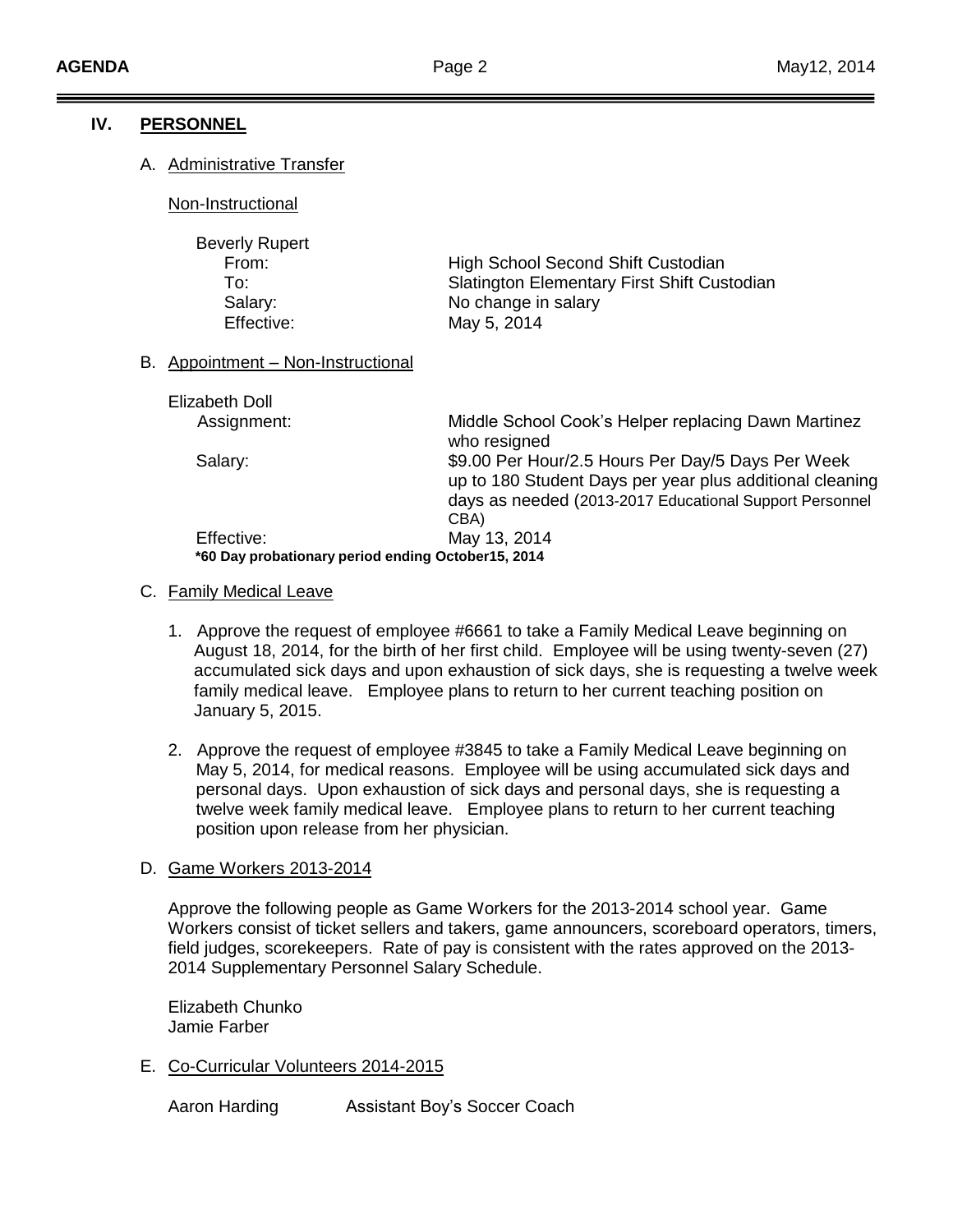# **V. POLICY**

# A. Board Policy Second Reading

Approve school board policy #222 – Pupils – Tobacco, as presented after second reading. **(Attachment #3)**

B. School Lunch Prices – 2014-2015

Approve the recommendation of the administration that, effective August 25, 2014, school breakfast and lunch prices be increased as follows:

Elementary Schools – Breakfast from \$1.00 to \$1.25 Lunch from \$2.25 to \$2.35

Middle School & High School – Breakfast from \$1.50 to \$1.75 Lunch from \$2.50 to \$2.60

# C. Homebound Instruction

It is recommended that the Board of Education grant homebound instruction for a  $5<sup>th</sup>$  grade student, Student No. 2190099 for five hours per week, effective April 21, 2014 and continuing for an indefinite amount of time.

#### **VI. CONFERENCES**

- A. Lisa Hairston Positive Behavioral Interventions and Supports Implementers' Forum May 28-29, 2014 – Hershey, PA – Registration - \$75.00, Lodging - \$154.29, Travel - \$46.92 – Total Approximate Cost: \$276.21 – Funding: Peters Elementary School - Staff Professional Development Budget **(Attachment #4)**
- B. Suzanne Mengel Positive Behavioral Interventions and Supports Implementers' Forum May 28-29, 2014 – Hershey, PA – Registration - \$75.00, Lodging - \$154.29, Travel - \$46.92 – Total Approximate Cost: \$276.21 – Funding: Slatington Elementary School - Staff Professional Development Budget **(Attachment #5)**
- C. Jon Prive Positive Behavioral Interventions and Supports Implementers' Forum May 28-29, 2014 – Hershey, PA – Registration - \$75.00, Lodging - \$154.29, Travel - \$46.92 – Total Approximate Cost: \$276.21 – Funding: High School - Staff Professional Development Budget  **(Attachment #6)**
- D. Mary Smith Positive Behavioral Interventions and Supports Implementers' Forum May 28-29, 2014 – Hershey, PA – Registration - \$75.00, Lodging - \$154.29, Travel - \$46.92 – Total Approximate Cost: \$276.21 – Funding: Middle School - Staff Professional Development Budget  **(Attachment #7)**
- E. John Hrizuk PDE Data Summit: Building a Culture of Quality May 18-21, 2014 Lancaster, PA – Registration - \$200.00, Meals - \$40.00, Travel - \$92.40 – Total Approximate Cost: \$332.40 – Funding: Technology Professional Development Budget **(Attachment #8)**

# **VII. CURRICULUM AND INSTRUCTION**

A. Approve to contract with Art Feinberg as an independent contractor school psychologist for the 2014-2015 school year. Mr. Feinberg will be employed on an as needed basis to assist the Special Education Department with student psychological services. Rate of pay will be \$350.00 per day and will not exceed 90 days.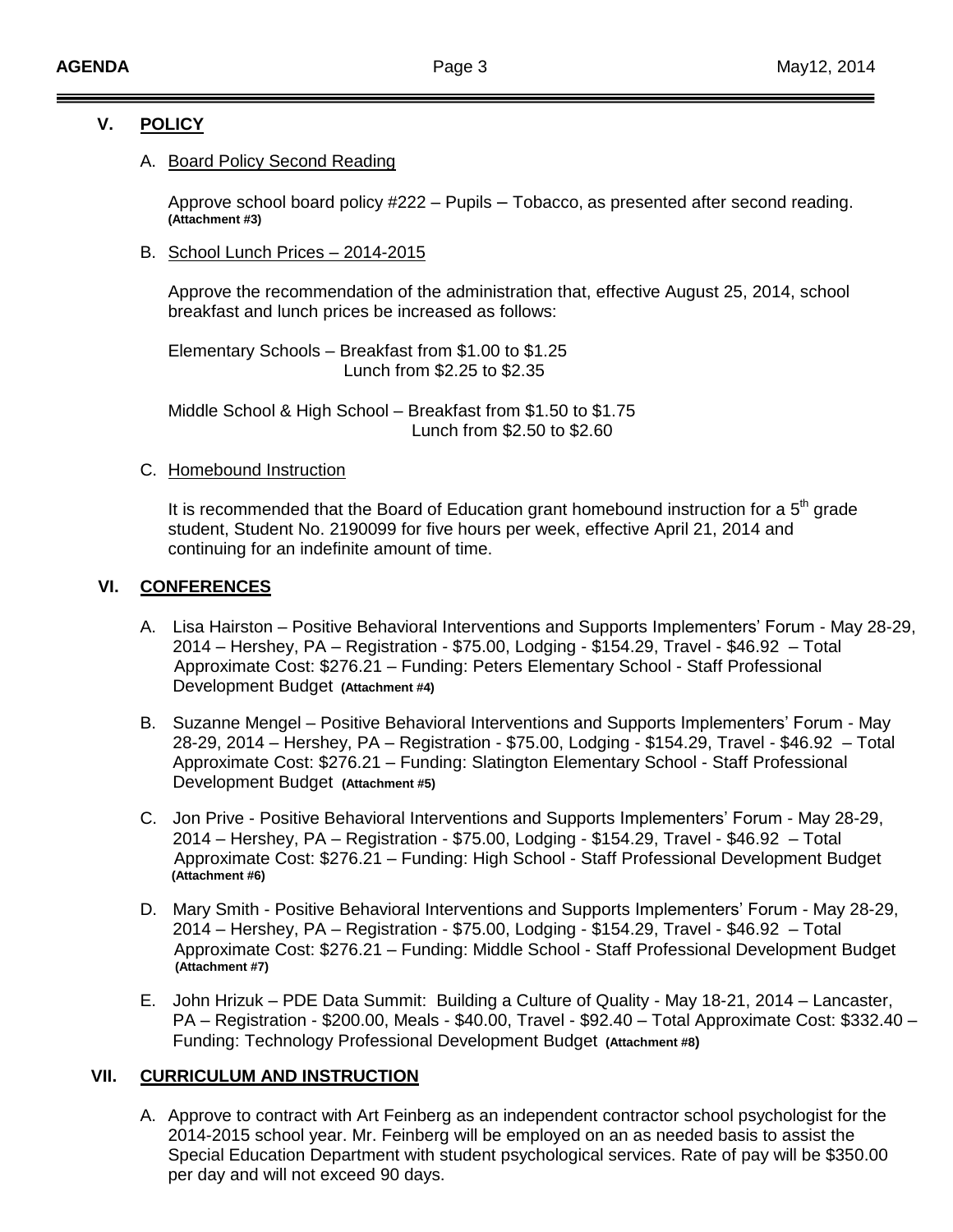## B. E-Learn 21 Virtual Learning Program

Authorize administration to renew a contract with the Carbon-Lehigh Intermediate Unit #21 for the eLearn 21 Virtual Learning Program partnership beginning July 1, 2014 through June 30, 2016. **(Attachment #9)**

- C. Approve to conduct an Extended School Year Program for special education students in our district. Approve to employ teacher Elizabeth Vasquez at a rate of \$28.00 per hour, four hours per day and instructional aide Stephanie Stillwell at a rate of \$13.32 per hour, for three hours per day, from July 21 – August 1, 2014 and teacher Susan Beil and nurse Tracy Hoffman at a rate of \$28.00 per hour, and instructional aide, Robin Blocker at a rate of \$11.59 per hour, for three hours per day, with one extra hour a day for the teacher, from August 4 – 14, 2014.
- D. Approve administration to enter into a partnership agreement with Lehigh Carbon Community College in order to provide our students with greater options to earn concurrent high school/college credit. The term of the Dual Enrollment Partnership Proposal between Northern Lehigh School District and Lehigh Carbon Community College will be from August 19, 2014 – June 30, 2015.

# **VIII. OLD BUSINESS**

#### **IX. NEW BUSINESS**

- A. Approve the attached resolution to establish compensation for, accept the resignation of District Superintendent and Resolution to elect a district superintendent in accordance with 24 P.S. Sections 10-1071, 10-1073, and 10-075 and entry into an agreement covering terms and conditions of employment for the district superintendent**. (Copies distributed to all Board Members)**
- B. RESOLVED, the Board of Education approves the Resolution Opposing Restricting Federal Medical Assistance Reimbursement, as presented. **(Attachment #10)**

# **X. FINANCIAL**

- A. Approve the Following Financial Reports:
	- 1. General Fund Account month of April
	- 2. NLHS Student Activities and Scholarship Account month of April
- B. Approve the Following List of Bills:
	- 2. General Fund months of April and May
	- 3. Refreshment Stand month of April
	- 4. Cafeteria Fund month of April
- C. Approve the co-payment amount for student athletes receiving a sports physical from OAA during the 2014-2015 school year at a cost of \$10.00 per student in accordance with school board policy #122.
- D. Approve the awarding of fuel bids to the following companies with a contract period of July 1, 2014 to June 30, 2015: **(Attachment #11)**

# **UNLEADED GASOLINE TANK WAGON DELIVERY** – Awarded to Talley Petroleum

Enterprises, Inc. at

 $\circ$  a fixed price of \$3.1950 per gallon (item #16 on bid summary)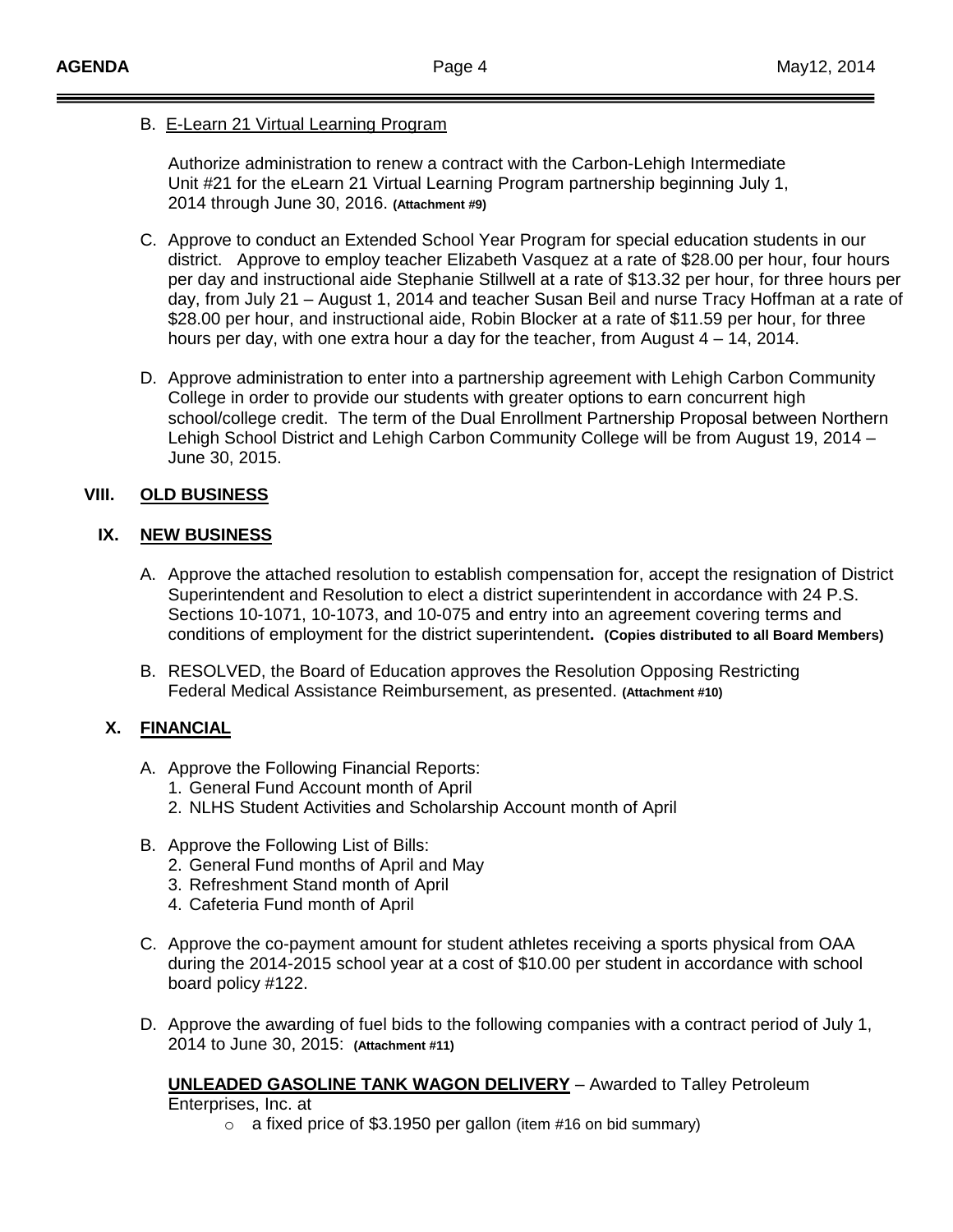# **#2 GRADE FUEL OIL TANK TRANSPORT DELIVERY** – Awarded to Talley Petroleum

#### Enterprises, Inc. at

o a fixed price of \$3.0521 per gallon (item #3 on bid summary)

# **BIO DIESEL FUEL TANK WAGON DELIVERY** – Awarded to Talley Petroleum

Enterprises, Inc. at

 $\circ$  a fixed price of \$3.3861 per gallon (item #8 and 18 on bid summary)

- E. Approve the Supplemental Personnel Salary Schedule for the 2014-2015 school year as presented. **(Attachment #12)**
- F. Summer Band Camp

Approve a tuition fee of \$30.00 per student for a six-week elementary summer band program and also approve a stipend for summer band program director, Steven Jonkman. Mr. Jonkman's stipend will be equal to the amount collected for student participation but will not exceed \$1,000.00. The summer band program will run on Tuesday, Wednesday, and Thursday mornings from July 1, 2014 through July 31, 2014.

G. Approve the contract with SSM (Spots, Stevens & McCoy) Group, Inc for environmental consulting (AHERA, Right-to-Know, MSDS, IAQ Testing, and 2 hour Mandatory Training of Maintenance and Custodial Staff) to include all buildings in the amount of \$5,700.00 for the period July 1, 2014 – December 31, 2014, \$7,525.00 January 1, 2015 – December 31, 2015, \$7,860.00 for January 1, 2016 – December 31, 2016, \$7,975.00 for January 1, 2017 – December 31, 2017, \$8,225.00 for January 1, 2018 – December 31, 2018.

# H. Election of Treasurer

1. Election of a Treasurer for the 2014-2015 fiscal year, as required by Section 404 of the Pennsylvania School Code of 1949, as amended.

**RECOMMEND** .... That the Board of Education elects \_ as Treasurer for the 2014-2015 fiscal year, effective July 1, 2014 through June 30, 2015.

# **XI. LEGAL**

Approve to appoint Sweet, Stevens, Williams & Katz, LLP as special counsel for the 2014-2015 school year. The hourly rate for non-routine matters will be \$185.00 per hour. The rate for routine or general advice will be \$140.00 per hour. The hourly rate for legal assistants for routine and nonroutine matters will be \$115.00 per hour. There is no increase over last year's rates.

# **XII. CORRESPONDENCE**

# **XIII. INFORMATION**

- A. Minutes of the Lehigh Carbon Community College Board of Trustees meetings held on April 3, 2014.
- B. Minutes of the Lehigh Career & Technical Institute Joint Operating Committee meeting held on March 26, 2014.
- C. Minutes of the Carbon Lehigh Intermediate Unit 21 Board of Directors meeting held on March 17, 2014.